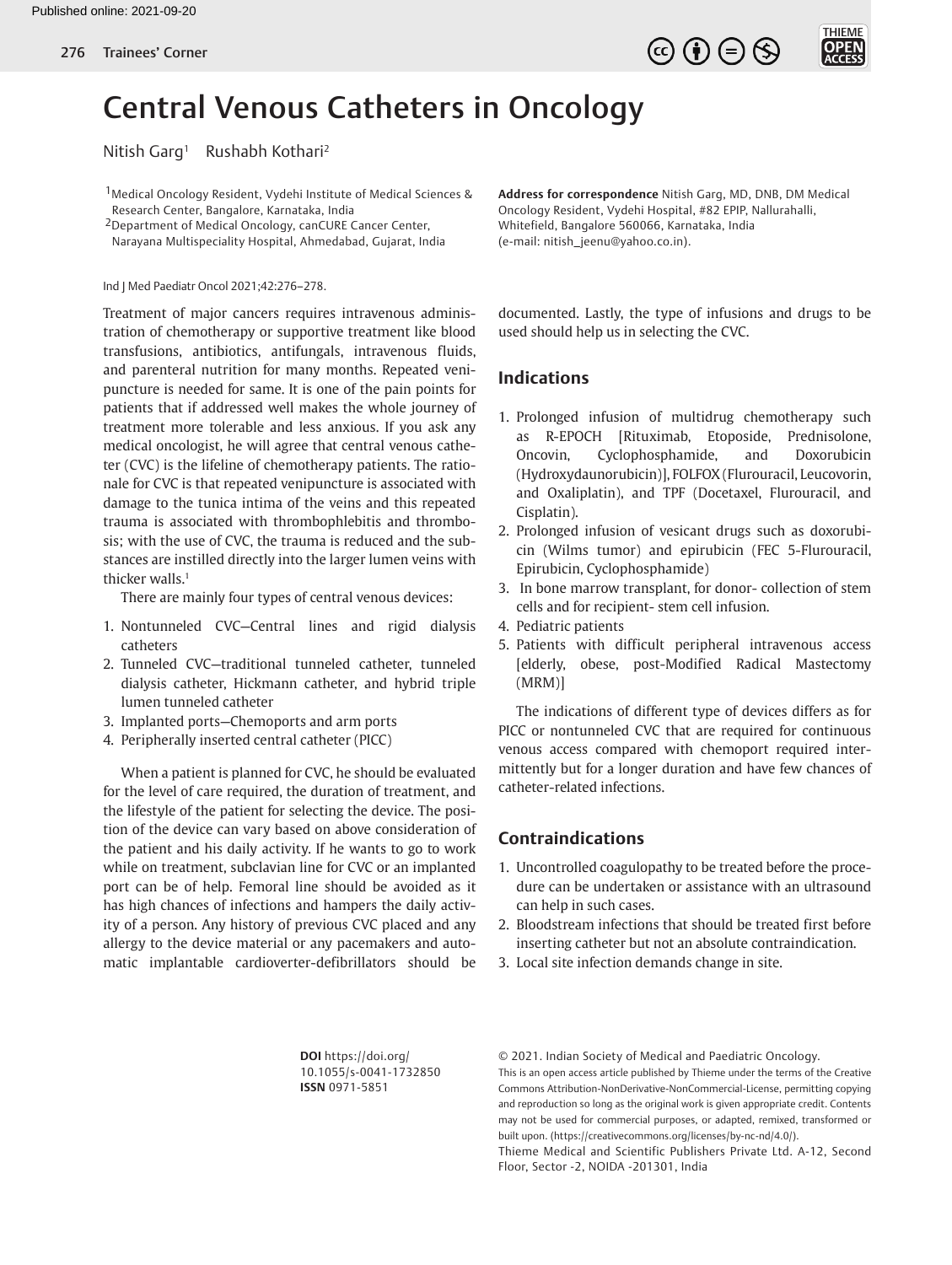## **Types of CVCs**

## **Peripherally Inserted Central Catheter**

It was first demonstrated by Hoshal in 1975 for the administration of total parenteral nutrition to the patients with 61 cm long silicon catheter inserted through basilic vein to subclavian vein.<sup>1</sup> It is a long and flexible catheter that is inserted into a peripheral vein and reaches the central circulation.

## **Life Span of PICC Line Is Weeks to Months**

- Sites: Common sites are basilic vein or cephalic vein but can be used in saphenous vein, temporal vein, or posterior auricular vein mainly used in pediatrics. Some PICC lines can be used with power injectors, used for administration of radiocontrast through the peripheral line.
- Maintenance of PICC line: Easy but requires weekly flushing and dressing.
- PICC line is compatible with blood products and total parenteral nutrition.
- Risk of infections: High chances of infections as the catheter is nontunneled.
- Cost: Cheap and easy to insert as compared with CVC.

## **Advantages**

- 1. Minimal chances of damage to intrathoracic organs.
- 2. Easy and cheap way to get a venous access for weeks to months duration.
- 3. Can be used for instilling extreme osmolarity and pH fluids.
- 4. Can be used for intermittent blood sampling.
- 5. Easy to insert compared with conventional CVC.

## **Disadvantages**

- 1. Slow flow rates and long length reduce chances of administration of blood products and nutrition therapy.
- 2. Cannot be used for resuscitation.
- 3. Requires weekly flushing and heparin lock for the prevention of occlusion.
- 4. Small pressure changes can cause malpositioning of the catheter tip or dislodgement.
- 5. It is associated with high chances of thrombosis.

## **Percutaneous Nontunneled CVC**

Aubaniac described the cannulation of subclavian vein for  $v$ enous access for the first time.<sup>1</sup> These catheters may be flexible or rigid and can be directly inserted into the central vein—subclavian or internal jugular. The catheters are conventional CVC and rigid or curved dialysis catheters used for venous access for resuscitation or hemodialysis.

- Life span: The dwell time of the catheter is usually lesser than the PICC but can be salvaged until there is an indication for removal of line.
- Sites: Subclavian and jugular veins are commonly used and subclavian is preferred over jugular vein.
- Maintenance is easy but requires weekly heparin flushing and dressing.
- High chances of infections with gram-negative organisms followed by Gram-positive organism.

• Costlier than PICC and maintenance is cheap and easy as PICC line.

## **Advantages**

- 1. Can be used for resuscitation.
- 2. Faster infusions are possible.
- 3. Monitoring of the central venous pressure possible.
- 4. Can be used for total parenteral nutrition and blood products.

#### **Disadvantages**

- 1. Frequent flushing and assessment for patency required.
- 2. High chances of complications—pneumothorax, hemothorax, hematoma formation, arterial cannulation, arrythmias, and dislodgement of guide wire.
- 3. Catheter dislodgement.
- 4. Requires change in dressing biweekly to minimize infection at the exit site.

## **Tunneled Central Venous Catheter**

A large bore catheter is inserted into the central circulation with a subcutaneous tunnel to exit away from venous access site. The catheter has a retention guff near the exit site to prevent the bacterial infection along the tract by causing inflammation in the area around the cuff. There are three types of tunneled catheters—traditional—Hickman or Broviac—dialysis catheters and hybrid tunneled catheters.

- Life span: Life span is very long (in months), much more than PICC and nontunneled catheter.
- Site: Subclavian and jugular veins are the most common sites.
- Managing these catheters requires weekly dressing and flushing, and protection of dislodgement.
- Chances of infection are low but high chances of tunnel site infections.
- Costlier than the PICC and nontunneled catheter and requires more expertise for insertion.

## **Implanted Ports**

Implanted ports are CVCs with a reservoir and self-healing septum and the reservoir is placed subcutaneously in a pocket and the catheter is tunneled subcutaneously and reaches the central venous circulation. This port is ideal for patient who requires prolonged intermittent therapy without any daily access. The ports have different lumens and different reservoir characters to have a good flow and preventing thrombosis, and few ports are also provided with power injectors for pushing in radiocontrast for imaging purposes. Commonly these ports are placed in anterior chest wall, upper arm or thigh and use a special Huber needle for accessing the port that does not damage the diaphragm.

- Site: Most commonly into subclavian vein.
- Life span: 140 to 280 days<sup>2</sup> but can go up to years.
- Management: Management requires weekly flushing and requires a special Huber needle even for flushing.
- Chances of Infections: 10-times lesser chances of infection than the other type of CVC.